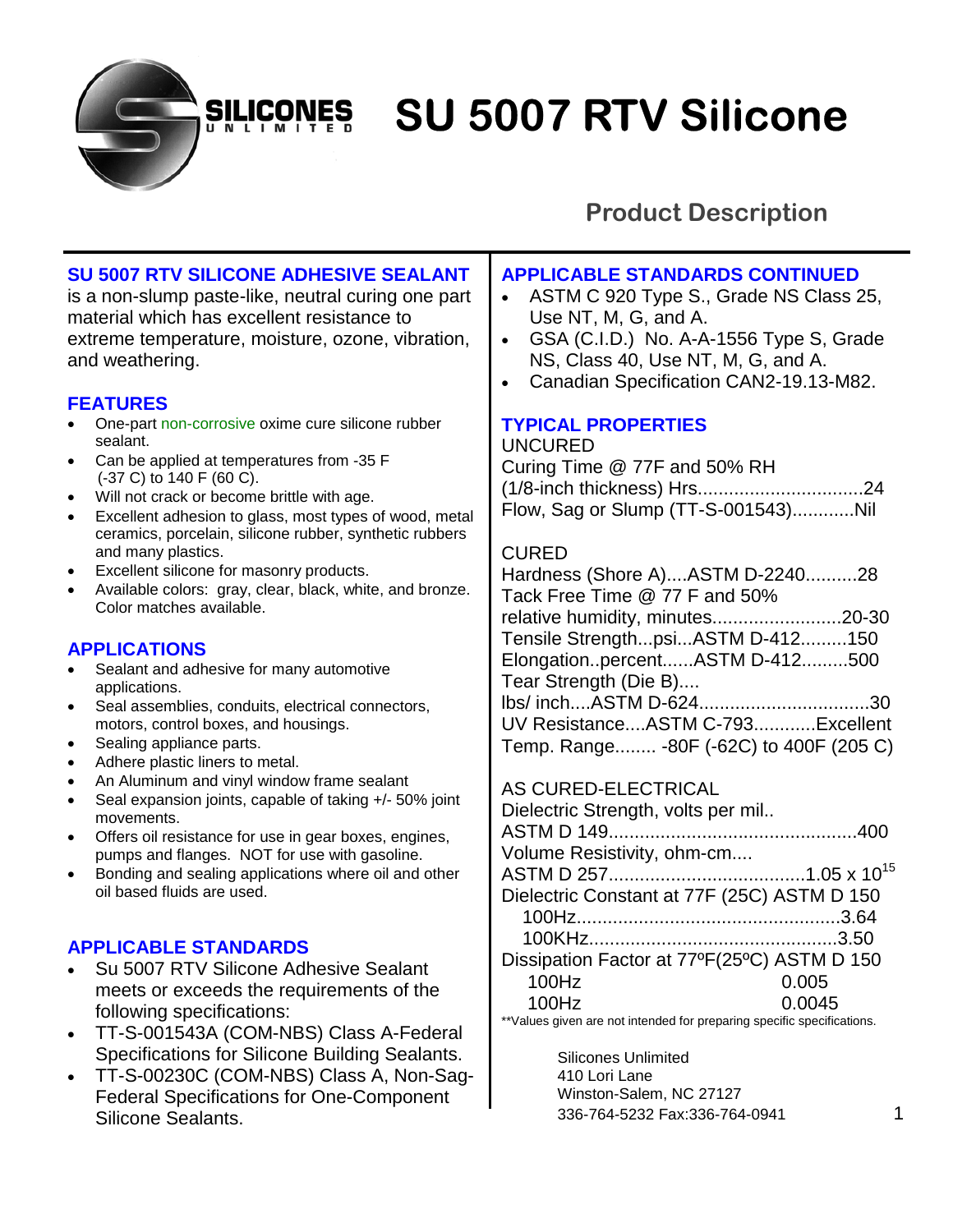# **SILICONES UNLIMITED**

## **SU 5007 RTV Silicone** Directions for Use

#### **SURFACE PREPARATIONS**

SU 5007 RTV Silicone Adhesive Sealant will bond to many clean surfaces without the aid of a primer. A sample test evaluation should be made to determine the bond strength for each specific application. For difficult to bond substrates, use of a primer is recommend with this product. Primers must be applied according to manufacturers printed instruction. priming is not usually required on glass, coated glass, aluminum, most plastics, and steel.

All surfaces should be thoroughly cleaned with a suitable solvent such as naphtha, methyl ethyl ketone (MEK) or 1,1,1, trichloroethane to remove all foreign matter and contaminates such as oil, dust, grease, water, dirt, old sealants, and any protective coating. Detergent or soap and water cleaning treatments are not recommended. In all cases where solvents are used, solvents shall be applied with one clean cloth or lintless paper towel and the solvent wiped clean with a second cloth or towel before applying the adhesive sealant. Cleaning solvents should not be allowed to air dry or evaporate without wiping. Cleaning of all surfaces should be done on the same day in which the sealant is applied.

When solvents are use, proper safety precautions must be observed. All solvents must be considered toxic and must be used only in well ventilated areas. Exposure to high vapor concentration must be avoided. Where flammable solvents are used, storage, mixing, and use must be in areas away from heat, sparks, open flames, or other sources of ignition. Follow the solvent manufacturer's safety procedures when using solvents.

#### **APPLICATION AND CURING**

SU 5007 RTV Silicone Adhesive Sealant will skin over in approximately 30 minutes. All tooling should be completed within 20 minutes of application. Also, because of the cure process, thickness' over 1/4 inch should be avoided. If tape is used for masking, it should be removed within 10 minutes prior to the formation of the tack free skin.

High temperatures and high humidity will accelerate the cure process; low temperatures and accelerate the conversely slow the cure rate.

#### **SURFACE LIMITATIONS**

SU 5007 RTV Silicone Adhesive Sealant should no be applied to the following surfaces: materials that bleed oils, plasticizer, or solvents-materials such as impregnated wood, oil based caulks, green or partially vulcanized rubber gaskets or tapes. To surfaces in direct contact with food since this sealant has not been tested to determine its status under FDA regulations. For applications involving food contact, Silicones Unlimited SU 5005 RTV is recommended.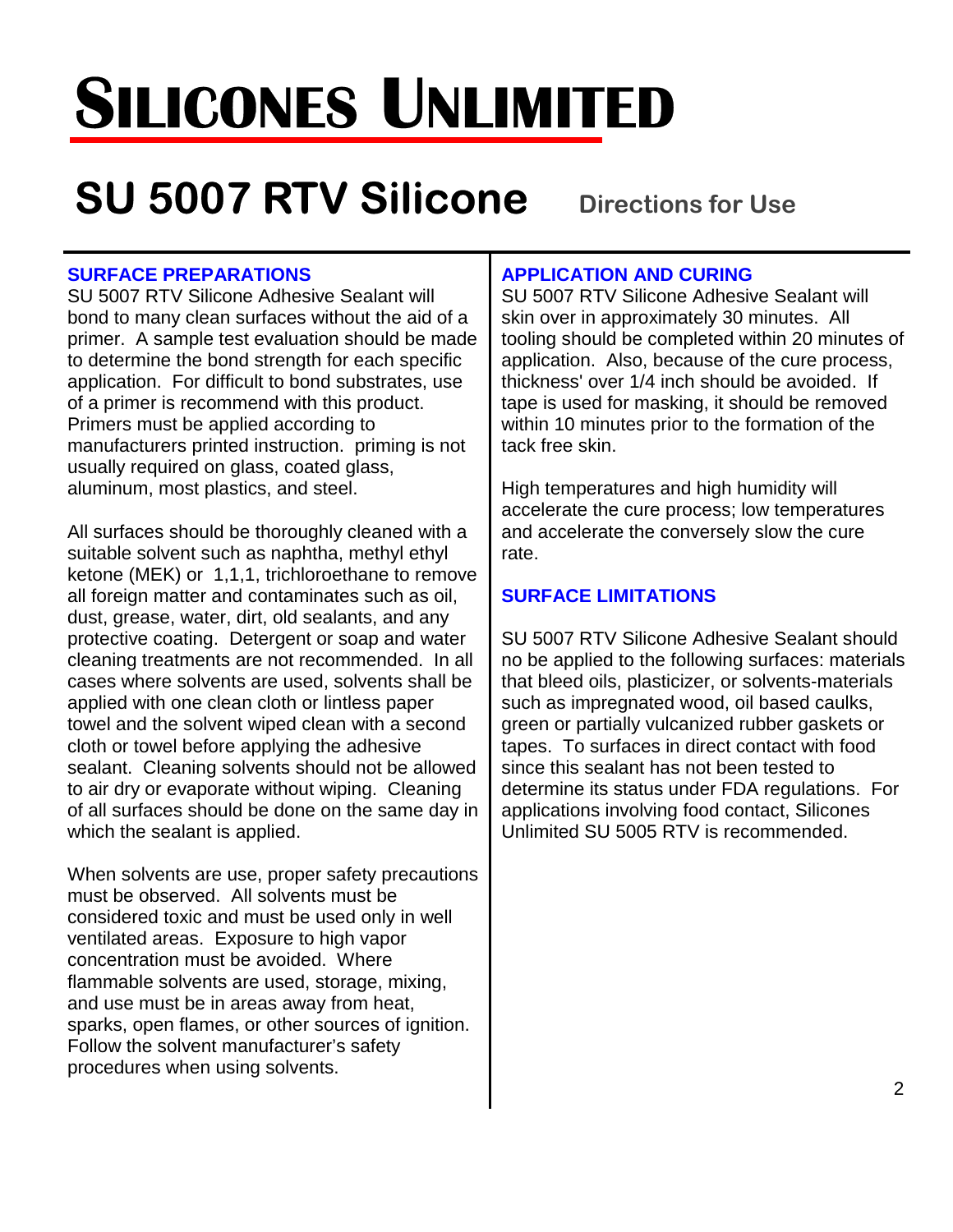# **SILICONES UNLIMITED**

## **SU 5007 RTV Silicone** Directions for Use

#### **APPLICATION LIMITATIONS**

SU 5007 RTV is not recommended for the following: 1) sealing horizontal joints where abrasion or physical abuse is encountered 2) for continuous immersion in water or in below-grade applications. 3) in totally confined or air free space 4) on surfaces that will be painted (apply after the painting is completed) 5) with wet tooling techniques using solvents, water or detergent/ soap solutions 6) or to surfaces with special protective coatings without prior consultation of Silicones Unlimited such as surfaces that include bur are not limited to mirrors,reflective glass, or surfaces coated with Teflon. Polyethylene, or Polypropylene.

#### **CLEAN UP AND REMOVAL**

Before curing, solvent systems such as naphtha, methyl ethyl ketone (MEK) or 1, 1, 1, trichloroethane are most effective. Refer to solvent use warnings in the section on surface preparation.

After cure, selected chemical strippers which will remove the silicone rubber are available from other manufacturers. Specific product information may be obtained on request.

#### **STORAGE AND SHELF LIFE**

When stored in original unopened containers at or below 90 F (32C), SU 5007 RTV Silicone Adhesive Sealant has a shelf life of 6 months from date of shipment. Containers should always be kept sealed when not in use. After a container has been opened, a plug of cured material may form in the nozzle of tube tip during storage. When ready to reuse, unscrew nozzle and remove cured plug. Remaining sealant is ready to use.

#### **CAUTION**

KEEP OUT OF THE REACH OF CHILDREN. Vapors should not be inhaled for long periods of time or in high concentration. Work areas should be well ventilated. CONTACT OF UNCURED PRODUCT WITH EYES MUST BE AVOIDED AS THIS WOULD CAUSE SEVERE EYE IRRITATIONS. Contact lens wearers avoid handling contact lenses with contaminated hands. Do not handle lenses until all sealant has been cleansed from the fingertips, cuticles, and nails. Residual sealant may remain on fingers for several days and transfer to lenses and cause severe eye irritation. IN CASE OF EYE CONTACT, FLUSH IMMEDIATELY WITH WATER FOR 15 MINUTES. Get medical attention. IN CASE OF SKIN CONTACT, wipe off and flush with water. Prolonged contact with uncured sealant may cause skin irritation. Get medical attention if irritation occurs. May injure if swallowed. Remove uncured sealant from clothing by washing with soap and water. SU 5007 RTV is manufactured for industrial use only.

To safely use this product, read and abide by the current material safety data sheet.